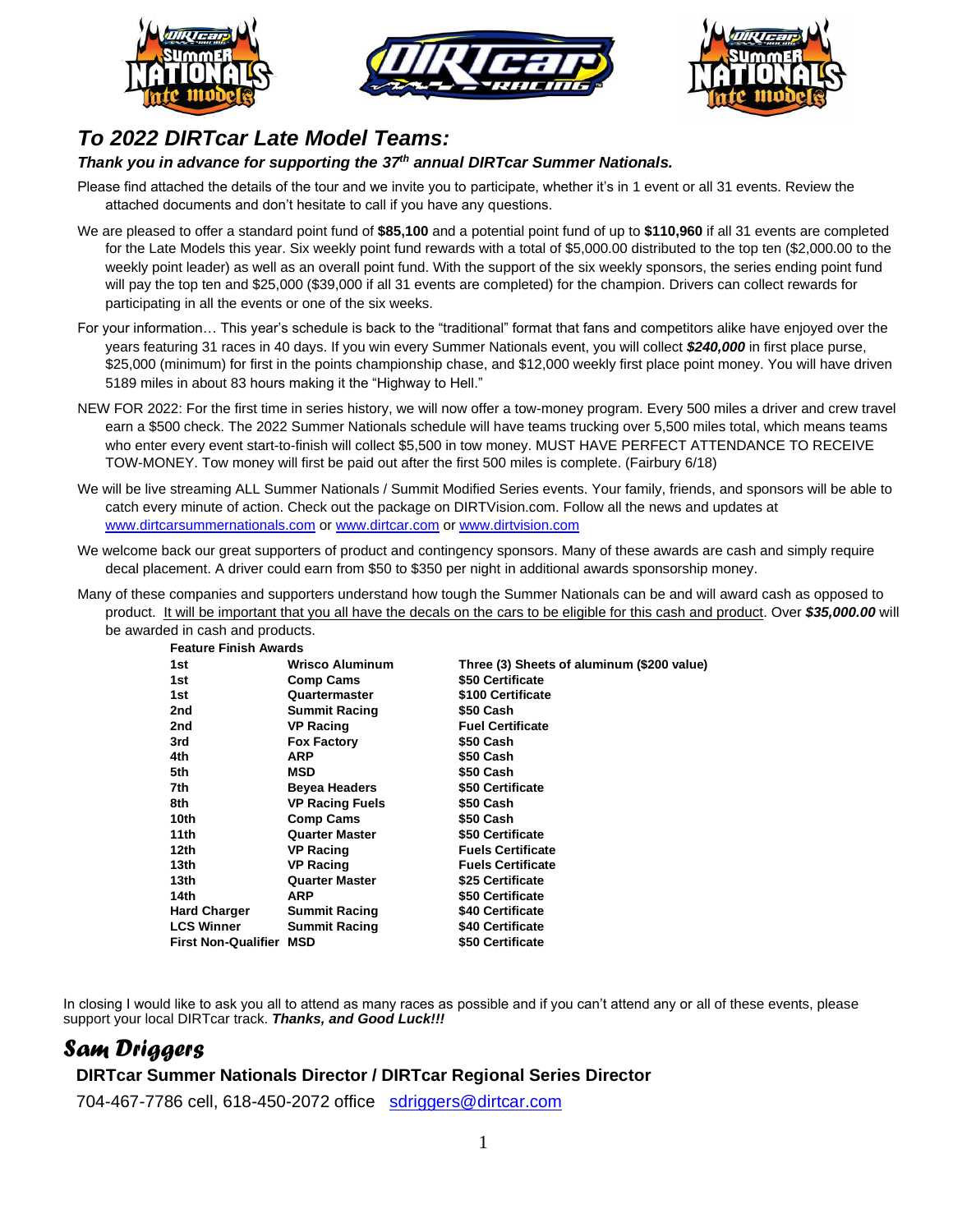





Contact Information:

Websites: www.dirtcarsummernationals.com www.dirtvision.com www.dirtcar.com www.modifiednationals.com

**Twitter** @SummerNationals

Facebook Summer Nationals

# **Series Director**

Sam Driggers Cell - 704-467-7786 Office - 618-450-2072 sdriggers@dirtcar.com

# **Timing and Scoring**

Erik Grigsby Cell - 309-357-2456 egrigsby@dirtcar.com

# **Race Director**

Jeff Miracle/Jonathan Clayton JM Cell - 386-717-3637 JC Cell - 731-467-1316 [jmir23@outlook.com](mailto:jmir23@outlook.com)

jclayton@dirtcar.com

# **Announcer**

Ruben Mireles

Cell - 915-549-9519

rubenmireles12@gmail.com

# **Contingencies/Sponsorship**

Corrie Goss Cell - 724-464-3649 cgoss@dirtcar.com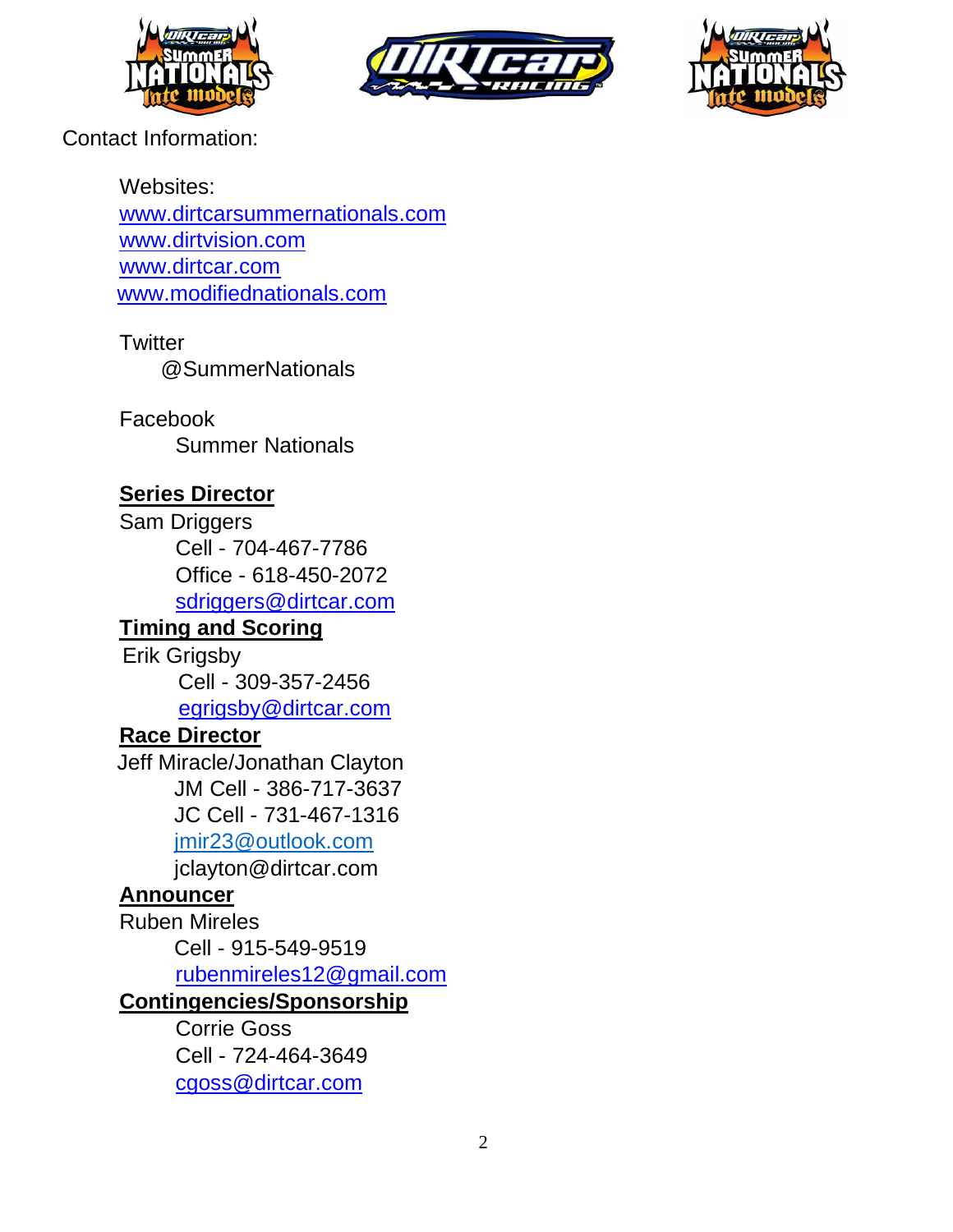





## **2022 SUMMERNATIONALS LATE MODEL Mileage Chart**

**Week 1 – Illinois/Iowa Week**

| <b>DAY</b> | <b>DATE</b> | <b>TRACK</b>                    | <b>TOWN</b>             | <b>WIN</b> | <b>MILES</b> | TIME |
|------------|-------------|---------------------------------|-------------------------|------------|--------------|------|
| Tuesday    | 6/14        | <b>Kankakee County Speedway</b> | Kankakee, IL            | <b>5K</b>  | 120          |      |
| Wednesday  | 6/15        | Peoria Speedway                 | Peoria, IL              | <b>5K</b>  | 98           | 1.5  |
| Thursday   | 6/16        | <b>Davenport Speedway</b>       | Davenport, IA           | <b>5K</b>  | 255          | 4    |
| Friday     | 6/17        | <b>Tri City Speedway</b>        | <b>Granite City, IL</b> | <b>10K</b> | 189          | 3    |
| Saturday   | 6/18        | <b>Fairbury Speedway</b>        | Fairbury, IL            | <b>10K</b> | 92           | 1.5  |
| Sunday     | 6/19        | <b>Sycamore Speedway</b>        | <b>Maple Park, IL</b>   | 5Κ         | 500          |      |
|            |             |                                 |                         |            |              |      |

**Week 2 – Missouri/Illinois Week**

| Tuesday                                                    | 6/21 | <b>Springfield Raceway</b>               | Springfield, MO | <b>5K</b>  | 261 | 4   |  |
|------------------------------------------------------------|------|------------------------------------------|-----------------|------------|-----|-----|--|
| Wednesday                                                  | 6/22 | <b>Adams County (IL) Speedway</b>        | Quincy, IL      | 5Κ         | 98  | 1.5 |  |
| Thursday                                                   | 6/23 | <b>Spoon River Speedway</b>              | Lewistown, IL   | 5Κ         | 194 | 3   |  |
| Fridav                                                     | 6/24 | <b>Federated Auto Parts I-55 Raceway</b> | Pevely, MO      | <b>10K</b> | 0   |     |  |
| Saturday                                                   | 6/25 | <b>Federated Auto Parts I-55 Raceway</b> | Pevely, MO      | <b>20K</b> | 166 | 2.5 |  |
| $M \circ \circ h$ 2 $\equiv$ Multi Ctata $M \circ \circ h$ |      |                                          |                 |            |     |     |  |

**Week 3 – Multi State Week**

| Tuesday   | 6/28 | <b>Red Hill Raceway</b>              | Olney, IL              | 5Κ         | 208 | 3.5 |
|-----------|------|--------------------------------------|------------------------|------------|-----|-----|
| Wednesday | 6/29 | <b>Benton Raceway</b>                | Benton, MO             | 5Κ         | 181 |     |
| Thursday  | 6/30 | <b>Fayette County Speedway</b>       | Brownstown, IL         | 10K        | 163 | 2.5 |
| Friday    | 7/1  | <b>Paducah International Raceway</b> | Paducah, KY            | <b>10K</b> | 90  | 1.5 |
| Saturday  | 7/2  | <b>Clarksville Speedway</b>          | <b>Clarksville, TN</b> | <b>10K</b> | 342 | 5.5 |
| Sunday    | 7/3  | Lincoln Speedway                     | Lincoln, IL            | 5Κ         | 109 |     |

**Week 4** *–* **Illinois/Indiana Week**

| Wednesday | 7/6  | <b>Fayette County Speedway</b> | Brownstown, IL         | 5Κ         | 121 |     |
|-----------|------|--------------------------------|------------------------|------------|-----|-----|
| Thursday  | 7/7  | <b>Macon Speedway</b>          | Macon, IL              | 5Κ         | 53  |     |
| Friday    | 7/8  | <b>Farmer City Raceway</b>     | <b>Farmer City, IL</b> | <b>10K</b> | 167 | 2.5 |
| Saturday  | 7/9  | <b>Highland Speedway</b>       | Highland, IL           | <b>10K</b> | 149 | 2.5 |
| Sundav    | 7/10 | <b>Tri State Speedway</b>      | Haubstadt, IN          | 5Κ         | 243 | 4   |

**Week 5 – Tri State Week**

| Wednesday | 7/13 | <b>Montpelier Motor Speedway</b> | <b>Montpelier, IN</b> | <b>5K</b>  | 111 | ֳ   |
|-----------|------|----------------------------------|-----------------------|------------|-----|-----|
| Thursdav  | 7/14 | Shadyhill Speedway               | Medaryville, IN       | 5Κ         | 190 | 3   |
| Friday    | 7/15 | <b>I-96 Speedway</b>             | Lake Odessa, MI       | <b>10K</b> | 132 | 2   |
| Saturday  | 7/16 | <b>Oakshade Raceway</b>          | Wauseon, OH           | 10K        | 155 | 2.5 |
| Sundav    | 7/17 | <b>Wayne County Speedway</b>     | Orrville, OH          | <b>5K</b>  | 384 | 6.5 |

**Week 6 – Michigan Week**

| Wednesday | 7/20 | Thunderbird Speedway         | Muskegon, MI  | <b>5K</b>  | 159         | 2.5 |
|-----------|------|------------------------------|---------------|------------|-------------|-----|
| Thursday  | 7/21 | <b>Butler Motor Speedway</b> | Quincy, MI    | 5Κ         | 173         |     |
| Fridav    |      | 7/22 Tri City Motor Speedway | Auburn, MI    | <b>10K</b> | 86          | 1.5 |
| Saturday  | 7/23 | <b>Merritt Speedway</b>      | Lake City, MI | <b>10K</b> | <b>HOME</b> |     |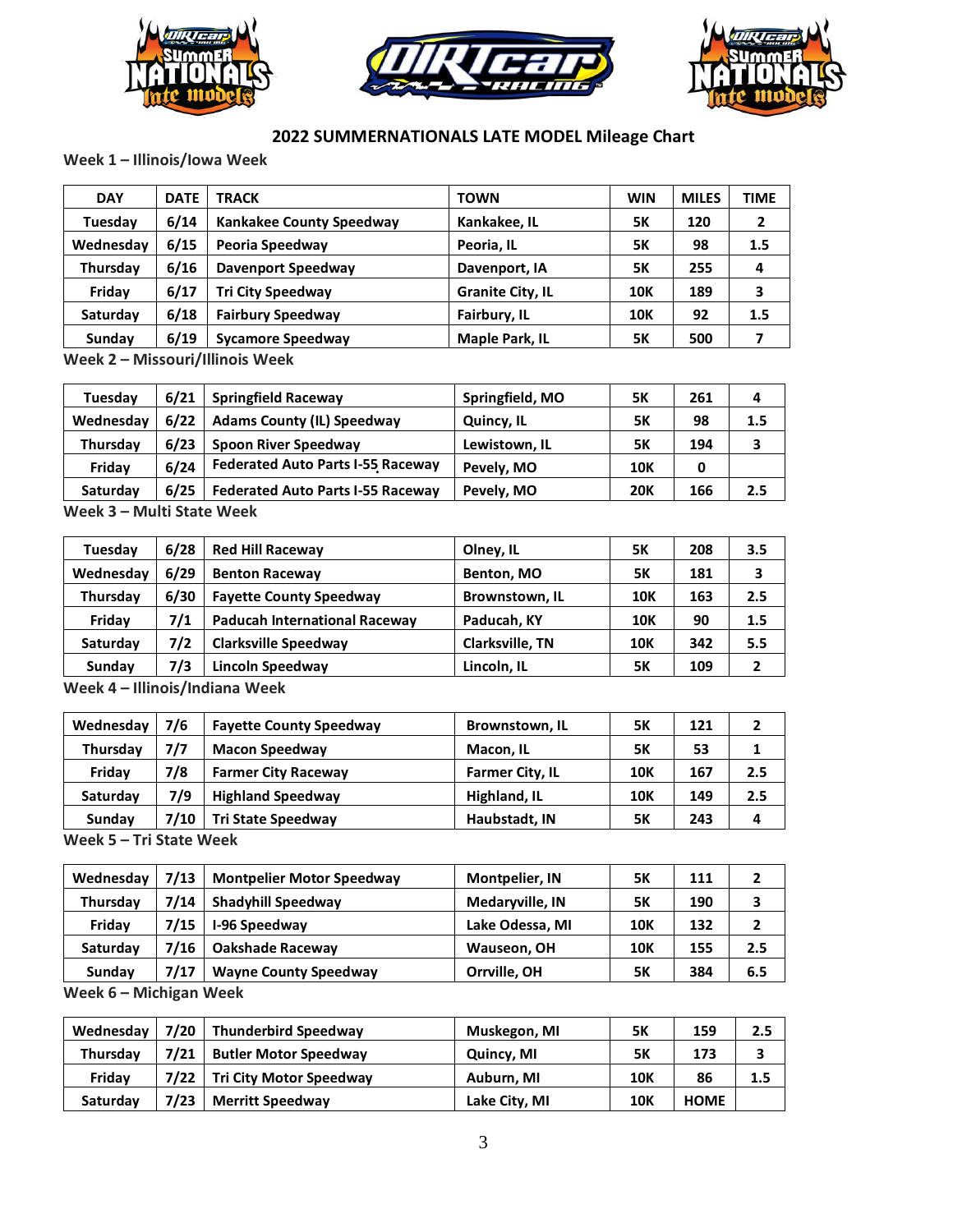





# **Summer Nationals Event Format and Procedures DIRTcar Late Models**

## **Event Format**:

## **31 CARS OR LESS**

(3) Heats - 5 Transfer

(1) Consy (if needed) - 3 Transfer

4 Provisionals

Minimum 22 Feature event cars

## **32 CARS OR MORE**

(4) Heats - 4 Transfer (1) Consy - 3 Transfer to LCS (1) LCS - 2 Transfer to Feature 4 Provisionals Minimum 22 Feature event cars Non-Transfer \$75 Minimum

Consy to LCS Transfer cars forfeit non-transfer purse. Feature transfer cars forfeit LCS Purse.

## PROVISIONALS

- Position 19 Top driver in current Summer Nationals points not qualified after the LCS. (Driver may only use two Provisional's per Monday thru Sunday week)
- Position 20 Top driver in the 2021 DIRTcar National Late Model points not qualified. (Driver may only use two Provisional's per Monday thru Sunday week.)
- Position 21 Promoters Choice at promoters' option with approval of method by DIRTcar Officials prior to drivers meeting.
- Position 22 Next eligible driver in current Summer Nationals points not qualified after the LCS (Driver may only use two Provisional's per Monday thru Sunday week)
	- If not announced at Drivers Meeting, additional provisions will not be considered
	- For eligibility for any provisional, a driver must attempt to participate in all scheduled races the driver has qualified. DIRTcar Officials must approve any waiver to participate in the case of damage or extenuating circumstance. A waiver must be requested in person, officials will not make any assumptions.
	- Promoter may add additional start positions as announced at the drivers meeting.
	- Driver may only use two Provisional's per Monday thru Sunday week (applies to combination events)

## **This event will be conducted under the 2022 DIRTcar General Rules and Specifications Rulebook except as expressly stated in this document or as announced at Drivers Meeting on Event Day.**

## **Technical Rules**

- a. Technical rules will follow 2022 DIRTcar Late Model Rules**. Droop rule will be enforced. Droop will be subject to check at Qualifying, Heat races, Consolation race, and Feature.**
- b. For all events Minimum weight 2350 pounds at any time
	- i. Top 5 from Main event and all transfer cars must weigh
- c. Grooving permitted on any tire. Tire rule is listed below. Subject to change due to tire inventory.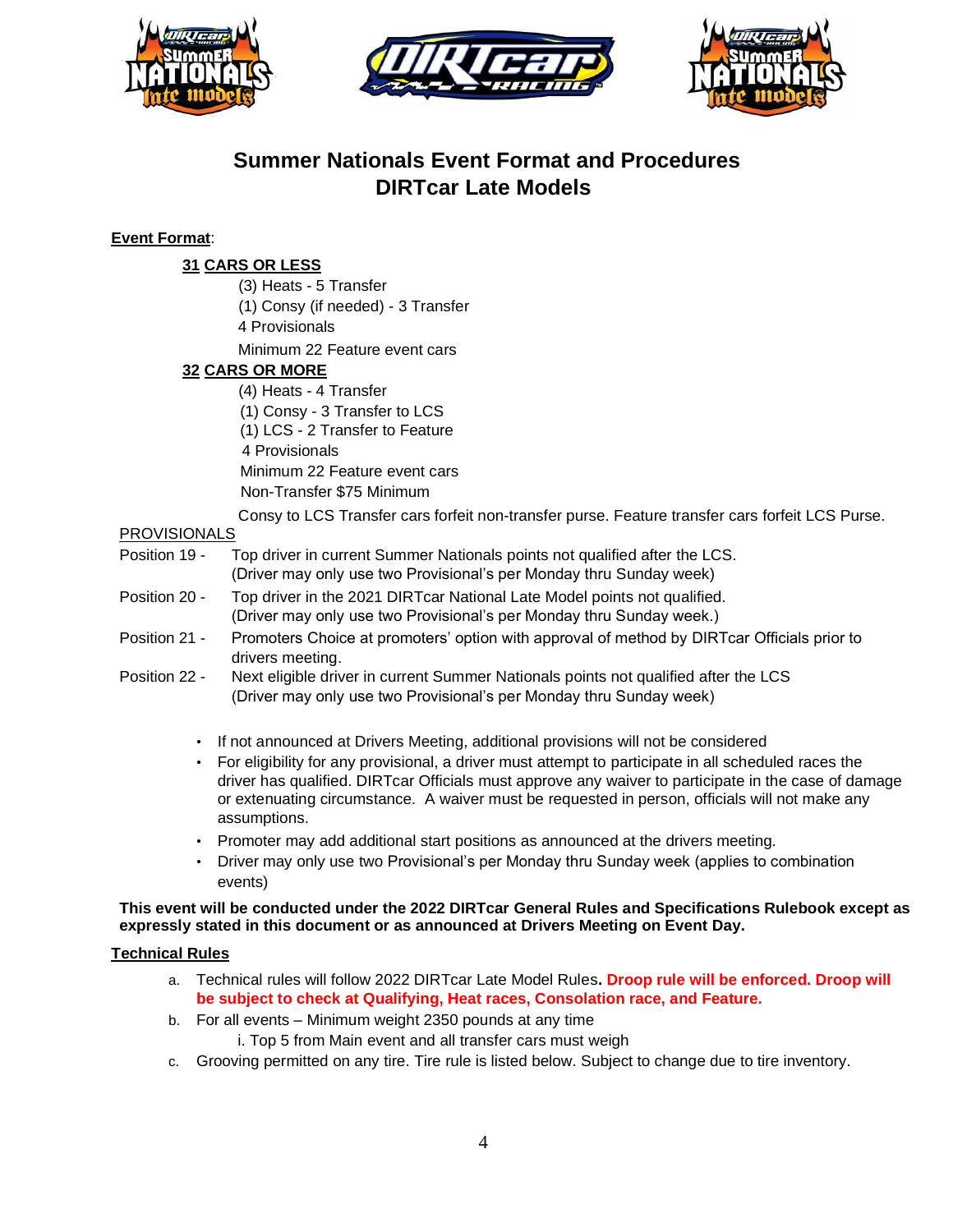





| <b>DAY</b> | <b>DATE</b>                     | <b>TRACK</b>              | <b>TOWN</b>             | LF          | <b>RF</b>   | LR          | <b>RR</b> | Change      |  |
|------------|---------------------------------|---------------------------|-------------------------|-------------|-------------|-------------|-----------|-------------|--|
| Tuesday    | 6/14                            | Kankakee County Speedway  | Kankakee, IL            | <b>LM20</b> | <b>LM20</b> | <b>LM20</b> | LM30/LM40 | <b>1 RR</b> |  |
| Wednesday  | 6/15                            | Peoria Speedway           | Peoria, IL              | <b>LM20</b> | <b>LM20</b> | <b>LM20</b> | LM30/LM40 | <b>1 RR</b> |  |
| Thursday   | 6/16                            | <b>Davenport Speedway</b> | Davenport, IA           | <b>LM20</b> | <b>LM20</b> | <b>LM20</b> | LM30/LM40 | <b>1 RR</b> |  |
| Friday     | 6/17                            | <b>Tri City Speedway</b>  | <b>Granite City, IL</b> | <b>LM20</b> | <b>LM20</b> | <b>LM20</b> | LM30/LM40 | <b>1 RR</b> |  |
| Saturday   | 6/18                            | <b>Fairbury Speedway</b>  | Fairbury, IL            | <b>LM20</b> | <b>LM20</b> | <b>LM20</b> | LM30/LM40 | <b>1 RR</b> |  |
| Sunday     | 6/19                            | <b>Sycamore Speedway</b>  | <b>Maple Park, IL</b>   | <b>LM20</b> | <b>LM20</b> | <b>LM20</b> | LM30/LM40 | <b>1 RR</b> |  |
|            | Maak 2 - Missouri/Illinois Waak |                           |                         |             |             |             |           |             |  |

**Week 2 – Missouri/Illinois Week**

| Tuesday         | 6/21 | <b>Springfield Raceway</b>               | Springfield, MO | <b>LM20</b> | <b>LM20</b> | LM20        | LM30/LM40 | <b>1 RR</b> |
|-----------------|------|------------------------------------------|-----------------|-------------|-------------|-------------|-----------|-------------|
| Wednesday       | 6/22 | <b>Adams County (IL) Speedway</b>        | Quincy, IL      | <b>LM20</b> | <b>LM20</b> | <b>LM20</b> | LM30/LM40 | <b>1 RR</b> |
| <b>Thursdav</b> | 6/23 | <b>Spoon River Speedway</b>              | Lewistown, IL   | <b>LM20</b> | <b>LM20</b> | <b>LM20</b> | LM30/LM40 | <b>1 RR</b> |
| Fridav          | 6/24 | <b>Federated Auto Parts I-55 Raceway</b> | Pevely, MO      | <b>LM20</b> | <b>LM20</b> | LM20        | LM30/LM40 | <b>1 RR</b> |
| <b>Saturdav</b> | 6/25 | <b>Federated Auto Parts I-55 Raceway</b> | Pevely, MO      | <b>LM20</b> | <b>LM20</b> | <b>LM20</b> | LM30/LM40 | <b>1 RR</b> |
|                 |      |                                          |                 |             |             |             |           |             |

**Week 3 – Multi State Week**

| Tuesday   | 6/28 | <b>Red Hill Raceway</b>              | Olney, IL       | <b>LM20</b> | <b>LM20</b> | <b>LM20</b> | LM30/LM40 | <b>1 RR</b> |
|-----------|------|--------------------------------------|-----------------|-------------|-------------|-------------|-----------|-------------|
| Wednesday | 6/29 | <b>Benton Raceway</b>                | Benton, MO      | <b>LM20</b> | <b>LM20</b> | <b>LM20</b> | LM30/LM40 | <b>1 RR</b> |
| Thursday  | 6/30 | <b>Fayette County Speedway</b>       | Brownstown, IL  | <b>LM20</b> | <b>LM20</b> | <b>LM20</b> | LM30/LM40 | <b>1 RR</b> |
| Friday    | 7/1  | <b>Paducah International Raceway</b> | Paducah, KY     | <b>LM20</b> | <b>LM20</b> | <b>LM20</b> | LM30/LM40 | <b>1 RR</b> |
| Saturday  | 7/2  | <b>Clarksville Speedway</b>          | Clarksville, TN | <b>LM20</b> | <b>LM20</b> | <b>LM20</b> | LM30/LM40 | <b>1 RR</b> |
| Sundav    | 7/3  | Lincoln Speedway                     | Lincoln. IL     | <b>LM20</b> | <b>LM20</b> | <b>LM20</b> | LM30/LM40 | <b>1 RR</b> |
|           | .    | .                                    |                 |             |             |             |           |             |

**Week 4** *–* **Illinois/Indiana Week**

| Wednesday       | 7/6       | <b>Favette County Speedway</b> | Brownstown, IL         | <b>LM20</b> | <b>LM20</b> | <b>LM20</b> | LM30/LM40 | <b>1 RR</b> |
|-----------------|-----------|--------------------------------|------------------------|-------------|-------------|-------------|-----------|-------------|
| Thursday        | 7/7       | <b>Macon Speedway</b>          | Macon, IL              | <b>LM20</b> | <b>LM20</b> | <b>LM20</b> | LM30/LM40 | <b>1 RR</b> |
| Friday          | 7/8       | <b>Farmer City Raceway</b>     | <b>Farmer City, IL</b> | <b>LM20</b> | <b>LM20</b> | <b>LM20</b> | LM30/LM40 | <b>1 RR</b> |
| <b>Saturdav</b> | 7/9       | <b>Highland Speedway</b>       | Highland, IL           | <b>LM20</b> | <b>LM20</b> | <b>LM20</b> | LM30/LM40 | <b>1 RR</b> |
| Sunday          | 7/10      | Tri State Speedway             | Haubstadt. IN          | <b>LM20</b> | <b>LM20</b> | <b>LM20</b> | LM30/LM40 | <b>1 RR</b> |
|                 | _ . _ . _ |                                |                        |             |             |             |           |             |

**Week 5 – Tri State Week**

| Wednesday       | 7/13                     | <b>Montpelier Motor Speedway</b> | <b>Montpelier. IN</b> | <b>LM20</b> | <b>LM20</b> | <b>LM20</b> | LM20/LM30   | <b>1 RR</b> |
|-----------------|--------------------------|----------------------------------|-----------------------|-------------|-------------|-------------|-------------|-------------|
| <b>Thursdav</b> | 7/14                     | <b>Shadyhill Speedway</b>        | Medaryville, IN       | <b>LM20</b> | <b>LM20</b> | <b>LM20</b> | LM20/LM30   | <b>1 RR</b> |
| Fridav          | 7/15                     | <b>I-96 Speedway</b>             | Lake Odessa, MI       | LM30        | <b>LM30</b> | LM30        | <b>LM30</b> | <b>1 RR</b> |
| Saturday        | 7/16                     | <b>Oakshade Raceway</b>          | Wauseon, OH           | <b>LM20</b> | <b>LM20</b> | <b>LM20</b> | LM20/LM30   | <b>1 RR</b> |
| Sunday          | 7/17                     | <b>Wayne County Speedway</b>     | Orrville, OH          | <b>LM20</b> | <b>LM20</b> | <b>LM20</b> | LM20/LM30   | <b>1 RR</b> |
|                 | March C. Matchines March |                                  |                       |             |             |             |             |             |

**Week 6 – Michigan Week**

| Wednesday | 7/20 | <b>Thunderbird Speedway</b>    | Muskegon, MI  | <b>LM30</b> | <b>LM30</b> | LM30        | <b>LM30</b> | <b>1 RR</b> |
|-----------|------|--------------------------------|---------------|-------------|-------------|-------------|-------------|-------------|
| Thursday  | 7/21 | <b>Butler Motor Speedway</b>   | Quincy, MI    | <b>LM30</b> | <b>LM30</b> | <b>LM30</b> | <b>LM30</b> | <b>1 RR</b> |
| Fridav    | 7/22 | <b>Tri City Motor Speedway</b> | Auburn, MI    | <b>LM30</b> | <b>LM30</b> | <b>LM30</b> | <b>LM30</b> | <b>1 RR</b> |
| Saturday  | 7/23 | <b>Merritt Speedway</b>        | Lake City, MI | <b>LM30</b> | <b>LM30</b> | <b>LM30</b> | <b>LM30</b> | <b>1 RR</b> |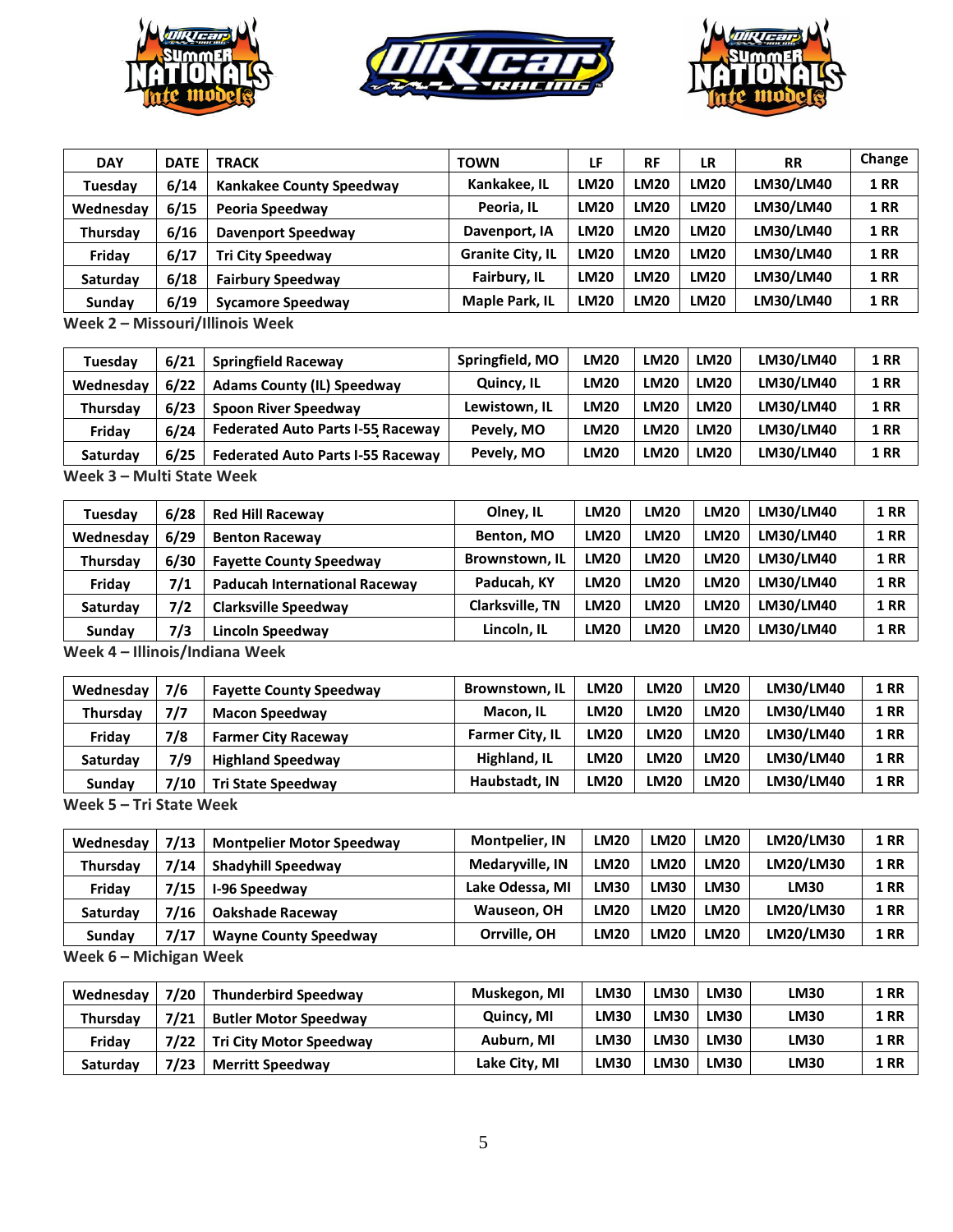

# **Summer Nationals Event Race Procedures DIRTcar Late Models / Summit Modified Series**

## **1. Race Procedures**

- a. All drivers will draw each day
- b. Series Decals, available at pill draw, must be in place as illustrated prior to entering the race surface.
- c. Drivers arriving late may be added to the group with least number of cars at discretion of officials.
- d. All drivers shall be DIRTcar members and must be member to receive point fund.
- e. **Driver one-way radios and Transponders MANDATORY AT ALL SUMMERNATIONALS EVENTS**.
	- i. Drivers will receive Transponder at draw each day.
	- ii. It is the driver's responsibility to provide a Driver One-way and an adequate earpiece.
	- iii. Transponder and Driver One-way (if loaned) must be returned each night. Purse distribution will be held until returned.
- f. Practice "Hot" Laps will follow draw group. Failure to follow group will forfeit practice opportunity.
- g. Qualifying:
	- i. Late Model is ONE or TWO LAP "GROUP" Qualifying. Three position qualifying grace may be allowed. Failure to follow draw order, driver will line up at the tail of group heat. BACK FOR 2022: driver will hot lap/qualify/and heat race in the same group they draw in.
	- ii. DIRTcar UMP Modified is "Hot Lap" qualifying. Times will be taken in each session.
- h. Heats will be lined straight up. No inversion within qualifying group.
- i. Heat winner will redraw to establish Feature event start position.
- j. Remaining cars will be staggered in the Feature Event, Last Chance Showdown and Consy in heat finish order.
- k. Double file original starts, DIRTcar Double File restarts.
- l. Side by side starts until the designated area as explained at drivers meeting. Lagging, dogging, brake checking, at the discretion of the DIRTcar officials, will result in minimum of one row restart penalty.
- m. DIRTcar double file restarts maintain position until the leader has passed the starting point as indicated in the drivers meeting (cone/line/tire)
- n. Original start cautions:
	- i. FIRST START: Original start position unless car enters pit area.
	- ii. SECOND START CAUTION: Original start position unless car involved is the cause of the caution will go to tail, others move up.
	- iii. THIRD START CAUTION: all cars involved in the cause of the caution will go to tail, balance single file in original line-up.
- o. If car drops out before original start, remaining cars will move up, no crossover.
- p. Do not race back to the caution. When caution displayed maintain your position.
- q. Any car that stops on the track, during racing, during a start or restart, to cause a caution, car will go to lineup on Tail.
- r. Once one lap is complete, caution or red, field will line-up in order of running previous lap. All cars involved will go to the tail.
- s. Cautions are for cars involved at the time of contact. Spinning or stopping after the accident has occurred, car will be returned to running order.
- t. In any event, each driver will be allowed 2 cautions, after the  $2<sup>nd</sup>$  caution, the driver may be parked.
- u. Intentional spinning or wrecking another car in an aggressive manner will result in minimum penalty of placement at the rear of the field as the discretion of the DIRTcar Officials. Interference/blocking by a lapped car of the lead car(s) resulting in a spin/caution, may allow the lead car(s) to retain running position at the discretion of officials. Lead cars retaining running order is NOT automatic.
- v. Lapped cars will drop behind all cars on the lead lap on any restart. Cars involved in an incident and continue will go to the tail of all lead lap cars. Cars entering the pits will not be guaranteed lead lap position if they return before restart.
- w. Once the leader has taken the white flag, we will restart under green and white together. If a red is displayed, race will restart under green and white together.
- x. All event laps will be announced at Drivers Meeting
- y. On larger tracks or in extenuating circumstances; DIRTcar may reduce the number of laps.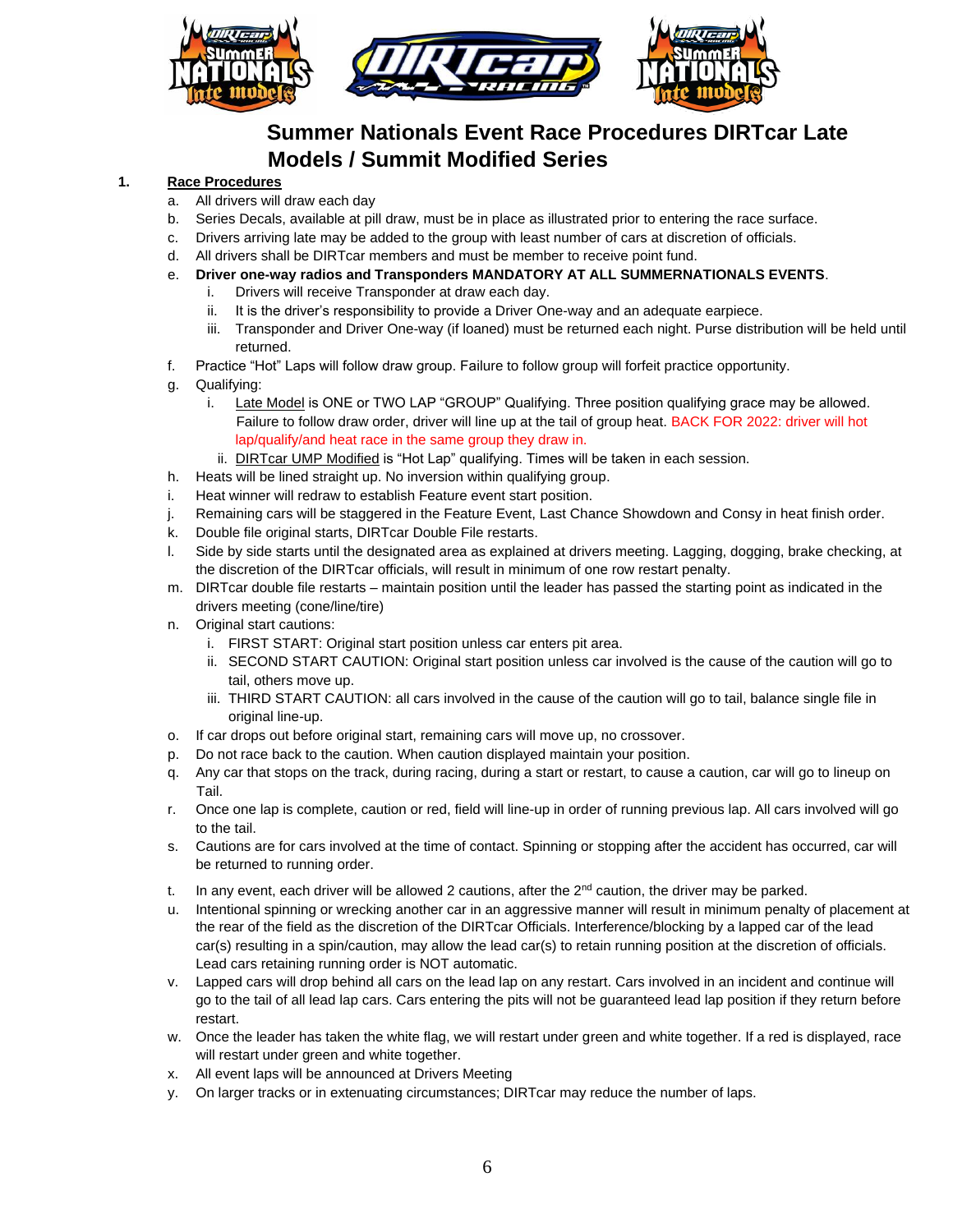





## **2. Event Information**

- a. Back up cars allowed. Car will move to the tail of the next scheduled race.
- b. Crews may use colored Gloves or sticks. Lights and pit boards prohibited.
- c. Hot pit in effect for feature event only. Two (2) laps allowance for repair.
- d. No lap allowance in pits during heats LCS or Consy. Car may return provided entry can be made safely.
- e. Fighting will not be permitted (please note DIRTcar Rules and Specifications) Minimum penalty is immediate expulsion from the property.
- f. Payoff will be nightly at Series trailer or following day(s) at pill draw. Unclaimed checks will be mailed after all events are complete.

## **3. Membership**

- **a. All drivers must be a DIRTcar Member to participate in Summer Nationals events.**
- **4.** DIRTcar Racing Officials may change, modify, cancel, and adjust procedures or events due to weather, track conditions or conditions as necessary.
- **5.** DIRTcar Racing Officials may suspend and/or reprimand any driver, team member, or crew member for violations of competition per the DIRTcar General Rules and Specifications

## **2022 Weekly Point Fund Distribution**

| <b>POSITION</b>          | WEEK1                 | WEEK <sub>2</sub>     | WEEK <sub>3</sub> | WEEK4            | WEEK <sub>5</sub> | WEEK 6            |
|--------------------------|-----------------------|-----------------------|-------------------|------------------|-------------------|-------------------|
| Events in the<br>week of | June 14th<br>THRU     | June 21st<br>THRU     | June 28th<br>THRU | July 5TH<br>THRU | July 13th<br>THRU | July 20th<br>THRU |
|                          | June 19 <sup>th</sup> | June 25 <sup>th</sup> | July 3rd          | July 10th        | July 17th         | July 23rd         |
| 1                        | \$2,000               | \$2,000               | \$2,000           | \$2,000          | \$2,000           | \$2,000           |
| 2                        | \$1,000               | \$1,000               | \$1,000           | \$1,000          | \$1,000           | \$1,000           |
| 3                        | \$500                 | \$500                 | \$500             | \$500            | \$500             | \$500             |
| 4                        | \$450                 | \$450                 | \$450             | \$450            | \$450             | \$450             |
| 5                        | \$300                 | \$300                 | \$300             | \$300            | \$300             | \$300             |
| 6                        | \$200                 | \$200                 | \$200             | \$200            | \$200             | \$200             |
| $\overline{7}$           | \$175                 | \$175                 | \$175             | \$175            | \$175             | \$175             |
| 8                        | \$150                 | \$150                 | \$150             | \$150            | \$150             | \$150             |
| 9                        | \$125                 | \$125                 | \$125             | \$125            | \$125             | \$125             |
| 10                       | \$100                 | \$100                 | \$100             | \$100            | \$100             | \$100             |
| <b>TOTAL</b>             | \$5,000               | \$5,000               | \$5,000           | \$5,000          | \$5,000           | \$5,000           |

# **GRAND TOTAL POINT FUND \$85,100 (minimum) \$110,960 (maximum)**

- Drivers competing for **weekly points fund payout must attempt to qualify for all races during that week**.
- The points for the weekly points fund will be reset on the date listed with all points, regardless of finishing position, transferring to the series championship standings.
- Unearned weekly positions awards will not be distributed.
- The Late Model Summer Nationals championship will be awarded to the driver with the highest cumulative points earned through the entire tour.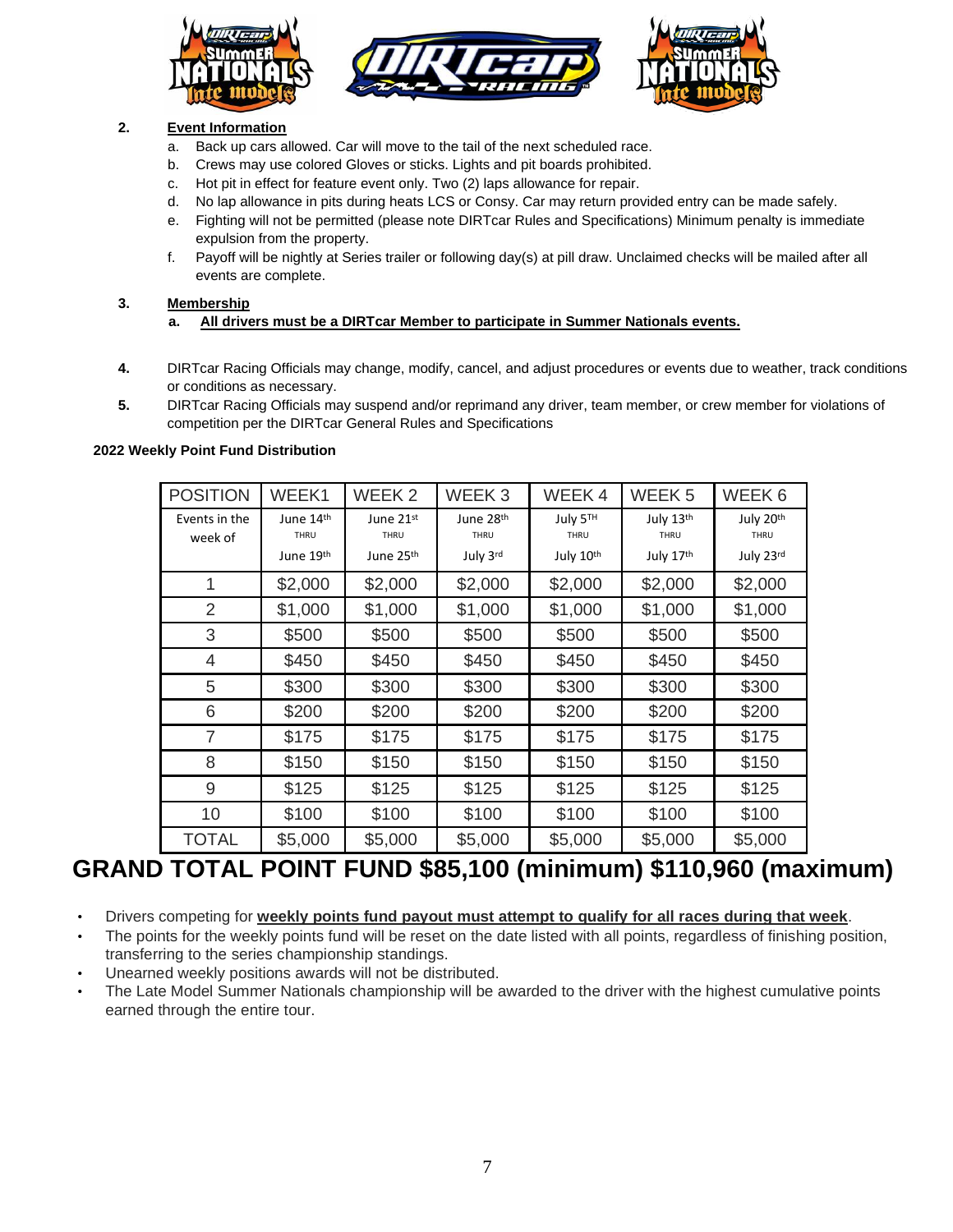

# **2022 Championship Points Fund Distribution**

| 25 races        | 26 races        | 27 races        | 28 races        | 29 races        | 30 races        | 31 races        |
|-----------------|-----------------|-----------------|-----------------|-----------------|-----------------|-----------------|
| <b>COMPLETE</b> | <b>COMPLETE</b> | <b>COMPLETE</b> | <b>COMPLETE</b> | <b>COMPLETE</b> | <b>COMPLETE</b> | <b>COMPLETE</b> |
|                 |                 |                 |                 |                 |                 |                 |
| \$25,000        | \$27,000        | \$29,000        | \$31,000        | \$33,000        | \$35,000        | \$37,000        |
| \$10,000        | \$10,800        | \$11,600        | \$12,400        | \$13,200        | \$14,000        | \$14,800        |
| \$7,000         | \$7,460         | \$7,920         | \$8,380         | \$8,840         | \$9,300         | \$9,760         |
| \$5,000         | \$5,400         | \$5,800         | \$6,200         | \$6,600         | \$7,000         | \$7,400         |
| \$3,000         | \$3,240         | \$3,480         | \$3,720         | \$3,960         | \$4,200         | \$4,440         |
| \$2,000         | \$2,160         | \$2,320         | \$2,480         | \$2,640         | \$2,800         | \$2,960         |
| \$1,000         | \$1,080         | \$1,160         | \$1,240         | \$1,320         | \$1,400         | \$1,480         |
| \$800           | \$864           | \$928           | \$992           | \$1,056         | \$1,120         | \$1,184         |
| \$700           | \$756           | \$812           | \$868           | \$924           | \$980           | \$1,036         |
| \$600           | \$650           | \$700           | \$750           | \$800           | \$850           | \$900           |
|                 |                 |                 |                 |                 |                 |                 |
| \$55,100        | \$59,410        | \$63,720        | \$68,030        | \$72,340        | \$76,650        | \$80,960        |

# **2022 DIRTcar Late Model Purse Distribution**

| <b>Position</b>         | Purse 1 | Purse 2  | Purse 3                  | Purse 3                  | LCS   | Consy |
|-------------------------|---------|----------|--------------------------|--------------------------|-------|-------|
|                         |         |          | (June 24 <sup>th</sup> ) | (June 25 <sup>th</sup> ) |       |       |
| $\mathbf{1}$            | \$5,000 | \$10,000 | \$10,000                 | \$20,000                 | \$350 | \$75  |
| $\overline{2}$          | \$2,500 | \$5,000  | \$6,000                  | \$10,000                 | \$325 | \$75  |
| 3                       | \$2,000 | \$3,000  | \$3,500                  | \$5,000                  | \$300 | \$75  |
| $\overline{\mathbf{4}}$ | \$1,600 | \$2,000  | \$2,800                  | \$4,000                  | \$250 | \$75  |
| 5                       | \$1,400 | \$1,800  | \$2,500                  | \$3,500                  | \$200 | \$75  |
| 6                       | \$1,200 | \$1,600  | \$2,300                  | \$3,000                  | \$175 | \$75  |
| $\overline{7}$          | \$1,000 | \$1,400  | \$2,200                  | \$2,800                  | \$150 | \$75  |
| 8                       | \$800   | \$1,200  | \$2,100                  | \$2,700                  | \$125 | \$75  |
| 9                       | \$700   | \$1,000  | \$2,050                  | \$2,600                  | \$100 | \$75  |
| 10                      | \$600   | \$700    | \$2,000                  | \$2,500                  | \$75  | \$75  |
| 11                      | \$500   | \$500    | \$1,600                  | \$2,000                  | \$75  | \$75  |
| 12                      | \$500   | \$500    | \$1,400                  | \$1,800                  |       | \$75  |
| 13                      | \$500   | \$500    | \$1,200                  | \$1,600                  |       | \$75  |
| 14                      | \$500   | \$500    | \$1,100                  | \$1,500                  |       | \$75  |
| 15                      | \$500   | \$500    | \$1,050                  | \$1,400                  |       | \$75  |
| 16                      | \$500   | \$500    | \$1,000                  | \$1,300                  |       | \$75  |
| 17                      | \$500   | \$500    | \$1,000                  | \$1,200                  |       | \$75  |
| 18                      | \$500   | \$500    | \$1,000                  | \$1,200                  |       | \$75  |
| 19                      | \$500   | \$500    | \$1,000                  | \$1,200                  |       | \$75  |
| 20                      | \$500   | \$500    | \$1,000                  | \$1,200                  |       | \$75  |
| 21                      | \$500   | \$500    | \$1,000                  | \$1,200                  |       |       |
| $22 - 24$               | \$500   | \$500    | \$1,000                  | \$1,200                  |       |       |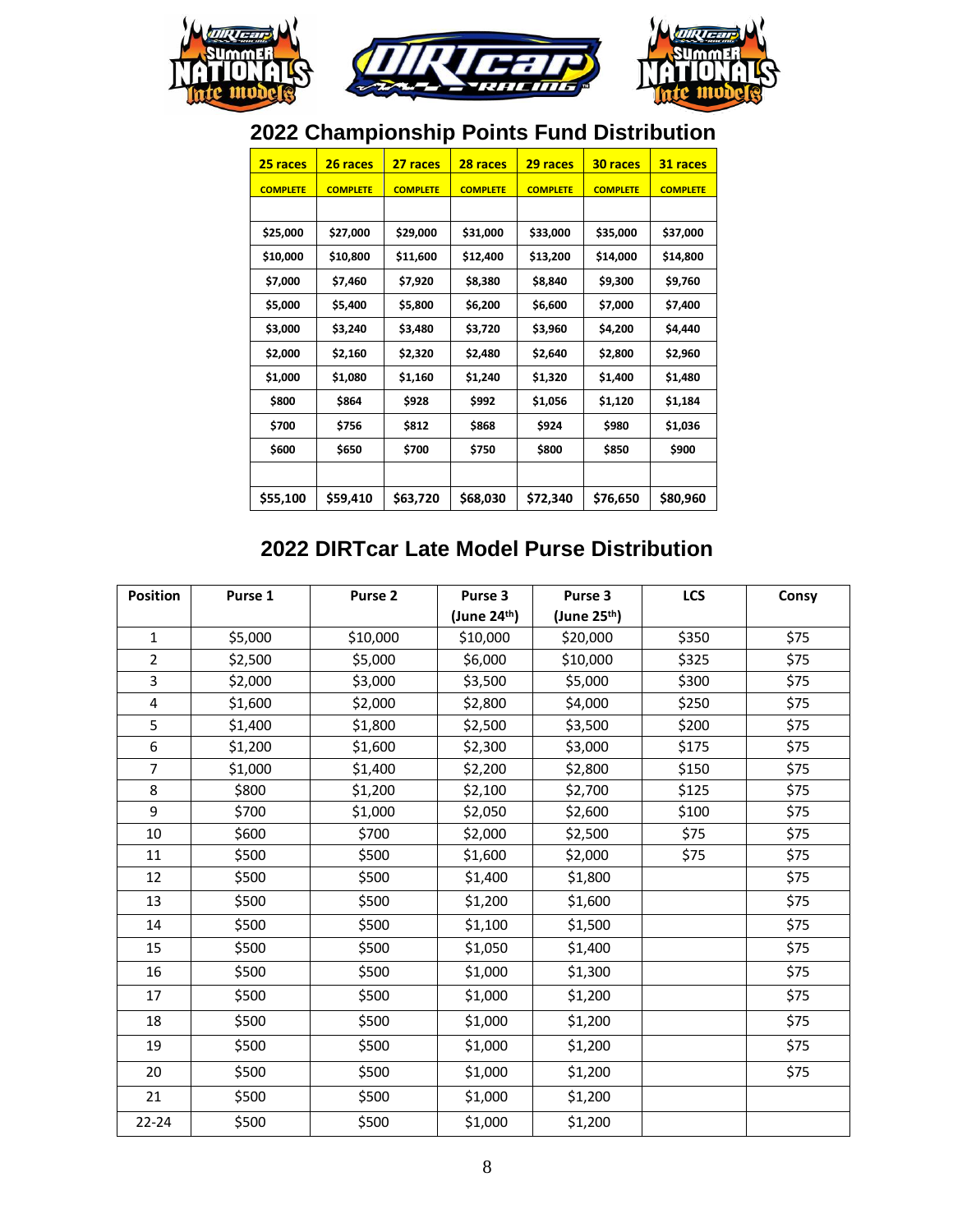





## **Official Sponsor Programs DIRTcar Summer Nationals**



## Overview:

- VP Racing Fuel is the "Official Fuel of the Summer Nationals"
- VP will exclusively service each event, through the tracks appointed vendor or an assigned vendor with VP113 and Late Model Plus

# **Arizona Sports Shirts**



## Overview:

• Arizona Sport Shirts is the "Official Race Merchandiser of DIRTcar Racing"



Overview:

• Hoosier Race Tires is the "Official Race Tire of DIRTcar Racing"

# **Racing Electronics**



Overview:

• Racing Electronics is the "Official Communications Company of DIRTcar Racing"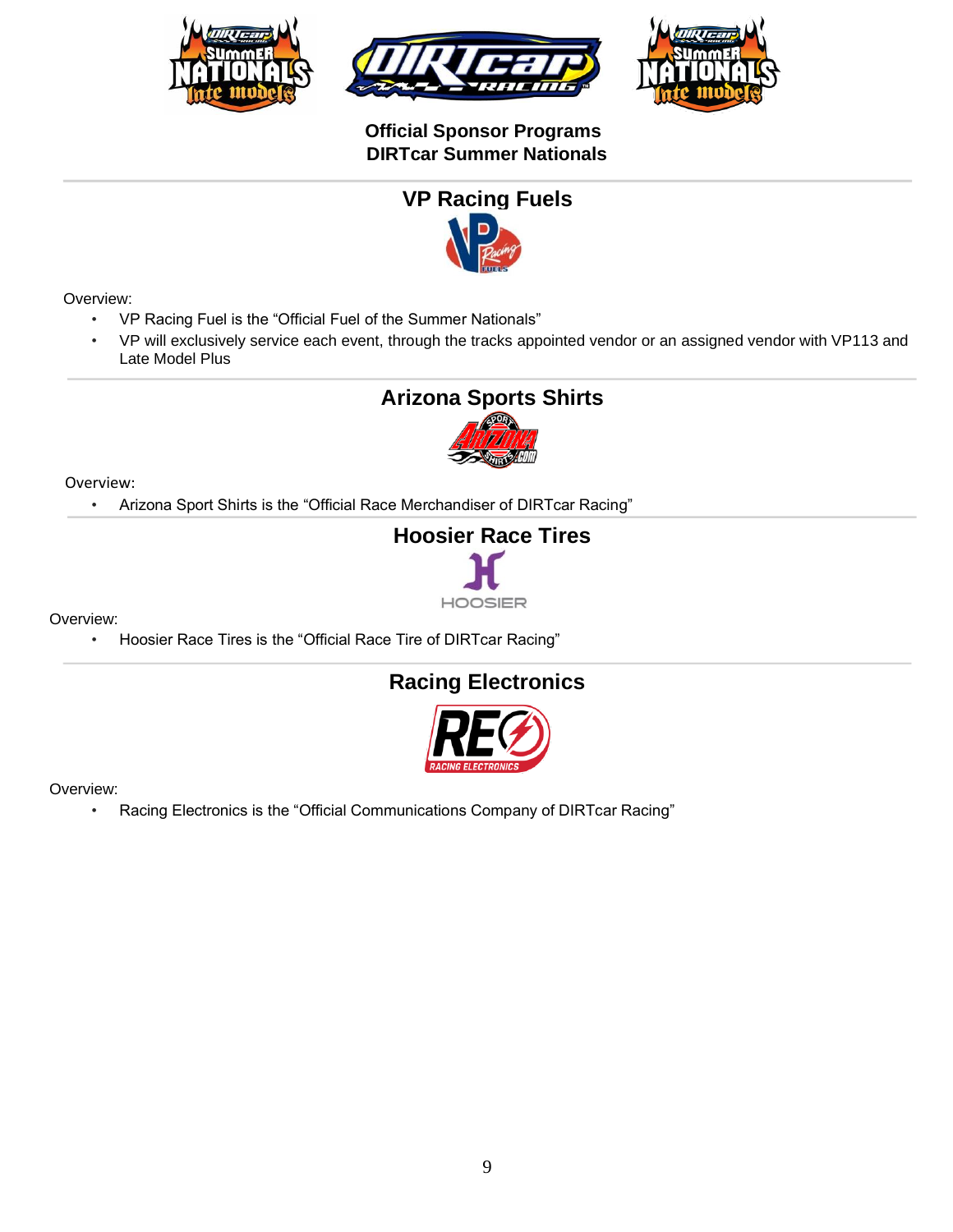





**2022 Contingency Awards**

**Total Posted Awards = \$35,360**

## **Total Cash Awards = \$9,600 Total Product Award = \$25,760**

**\* More partners and awards may be added during the season.**

- **\* In order to be eligible for awards, teams must display decal on left and right side of car in a visible location.**
- **\* No alterations may be made to decals and logos may not be reproduced or incorporated into wraps.**

**\* If the initial winner of an award is not running the decal, all awards will shift to the next eligible competitor as specified above (EXCEPT Wrisco).**

**\* To be eligible, driver must be a DIRTcar Member as of the date of the race.**



 **Mandatory for all competitors**

 **Mandatory for all competitors**





**Mandatory for all Teams**

No specific award, point fund sponsor



## **Mandatory for all competitors (unless competitor's decal is displayed)**

- \$50 Cash Award to 8th place finisher in Feature if decal is displayed or next highest with decal
- 5 Gallon Fuel Certificate (approx. \$50 value) to 2nd place finisher in Feature if decal is displayed or next highest with decal
- 5 Gallon Fuel Certificate (approx. \$50 value) to 12th place finisher in Feature if decal is displayed or next highest with decal
- 5 Gallon Fuel Certificate (approx. \$50 value) to 13th place finisher in Feature if decal is displayed or next highest with decal

*Total Cash of \$1,600 Total Product of \$4,800*



## **Mandatory for all Teams, Available for all competitors**

- \$50 Cash award to 4th place finisher in Feature if decal is displayed or to next highest with decal
- \$50 Product award to 14th place finisher or next highest with decal *Total Cash of \$1,600*

*Total Product of \$1,600*



## **Mandatory for Contingency Awards (unless competitor's decal is displayed), Available for all competitors**

- \$50 Product Certificate to 7th place finisher in Feature if decal is displayed or next highest with decal
	- *Total Product of \$1,600*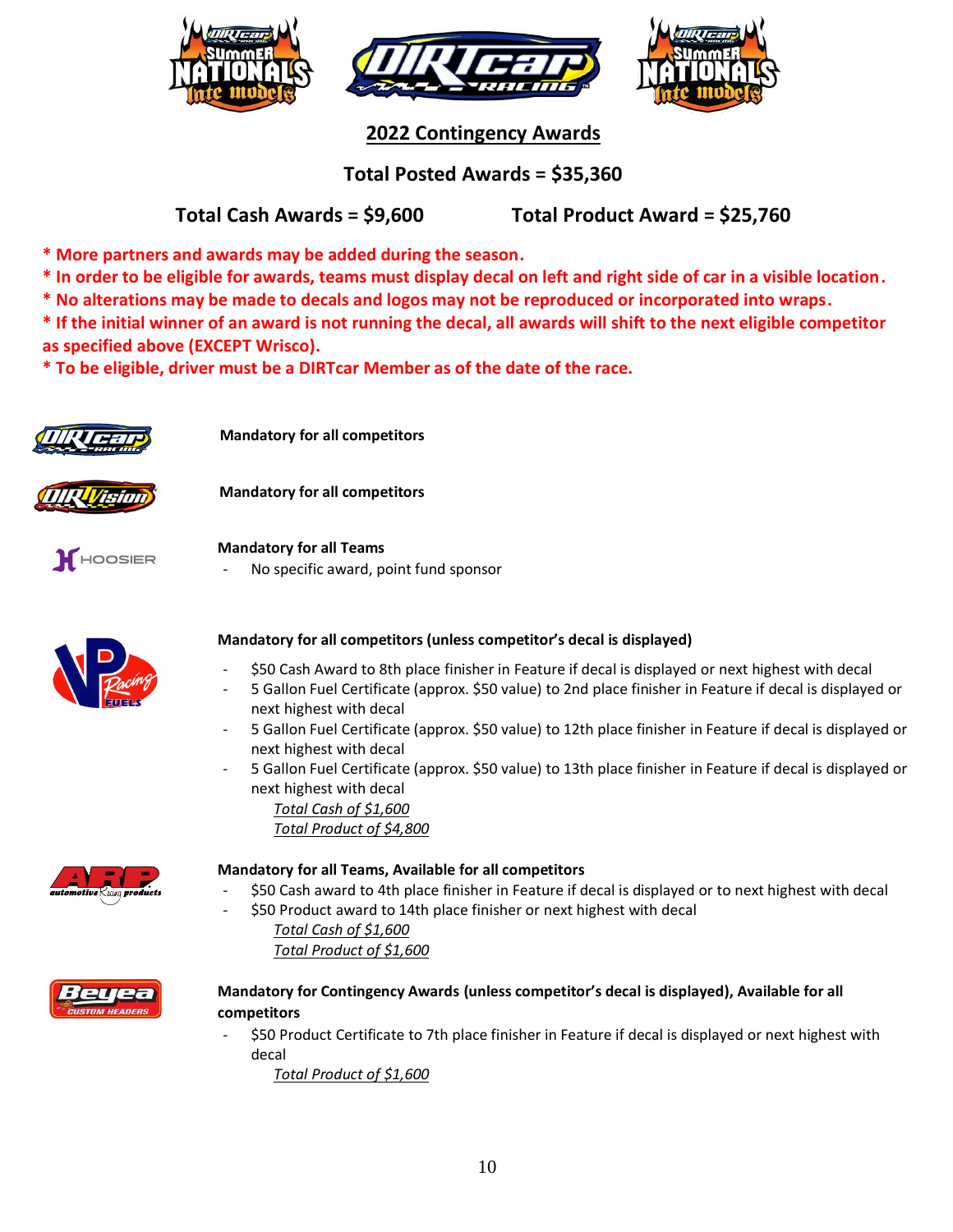



## **Mandatory for Contingency Awards (unless competitor's decal is displayed), Available for all competitors.**

- \$50 Cash Award to 10th place finisher in Feature if decal is displayed or next highest with decal
- \$50 Certificate to 1st place finisher in Feature if decal is displayed or next highest with decal *Total Cash of \$1,600 Total Product of \$1,600*



## **Mandatory for Contingency Awards (unless competitor's decal is displayed), Available for all competitors**

- \$50 Cash to 3rd place finisher in Feature if decal is displayed or to next highest with decal *Total Cash of \$1,600*



## **Mandatory for Contingency Awards (unless competitor's decal is displayed), Available for all competitors.**

- \$50 Cash award to 5th place Feature finisher if decal is displayed or to next finishing position with decal
- \$50 Product award to First non-qualifier or next highest with decal *Total Cash of \$1,600 Total Product of \$1,600 in certificates*



## **Mandatory for Contingency Awards (unless competitor's decal is displayed), Available for all competitors.**

- \$100 Certificate to 1st place finisher in Feature if decal is displayed or next highest with decal
- \$50 Certificate to 11th place finisher in Feature if decal is displayed or next highest with decal \$25 Certificate to 13th place finisher in Feature if decal is displayed or next highest with decal





## **Mandatory for Contingency Awards (unless competitor's decal is displayed), Available for all competitors.**

- \$50 Cash Award to 2nd place finisher in Feature if decal is displayed or next highest with decal
- \$40 Gift Card to the Hard Charger in the Feature (driver who advances the most positions)
- \$40 Gift Card to the B Feature Winner if decal is displayed or next highest with decal *Total Cash of \$1,600*

*Total Product of \$2,560*



## **Mandatory for Contingency Awards (unless competitor's decal is displayed), Available for all competitors.**

Three (3) sheets of aluminum to Feature Winner, only if decal is displayed (\$200 value) *Total Product of \$6,400*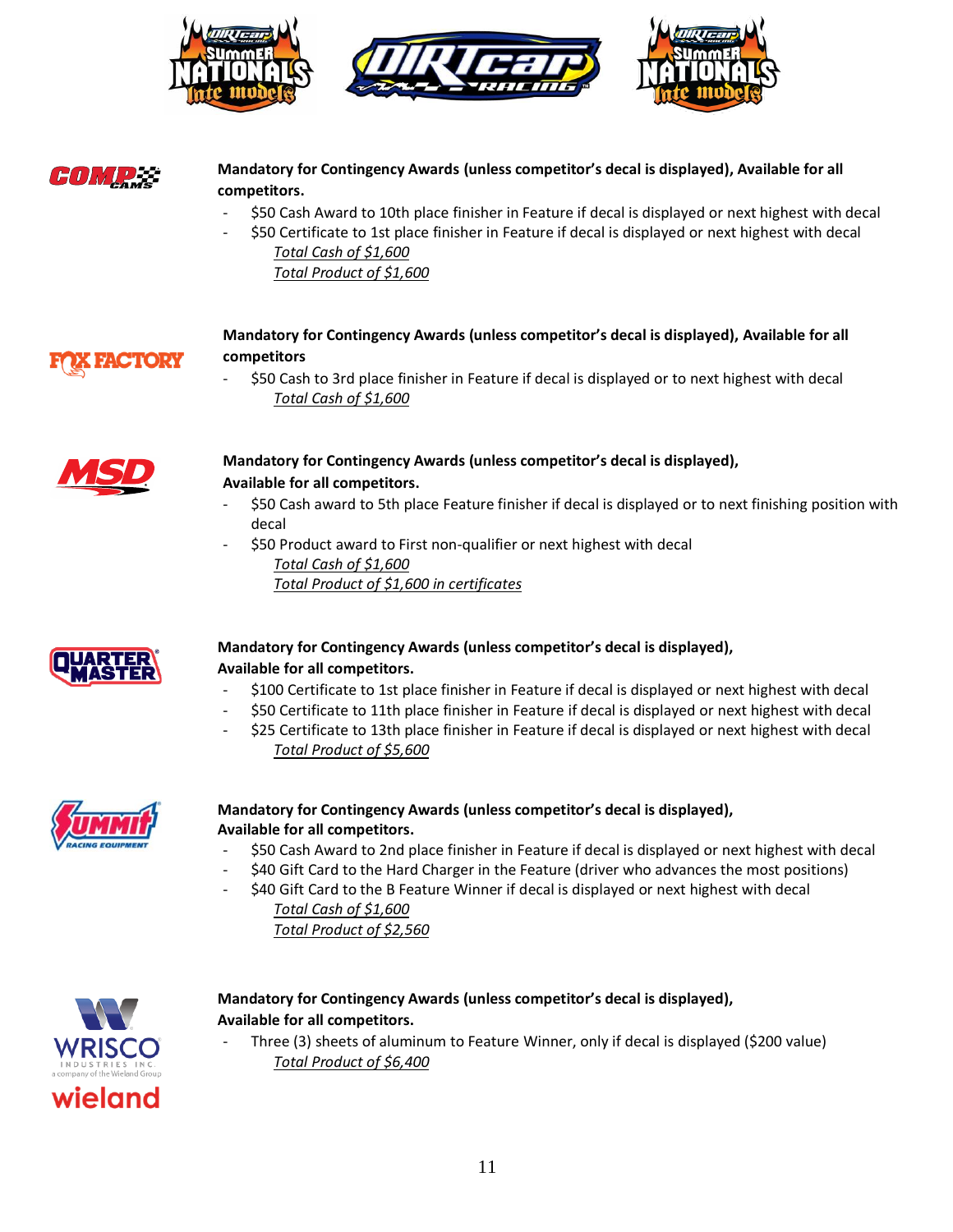

# **TRACK DIRECTORY**

| KANKAKEE COUNTY SPEEDWAY                      | LINCOLN SPEEDWAY                          |
|-----------------------------------------------|-------------------------------------------|
| Physical Address: 213 W. 4000 S.              | Physical Address: 1408 Short 11th St      |
| KANKAKEE, IL 60901                            | LINCOLN, IL 62656                         |
| Track Phone: 815-955-1291                     | Track Phone: 217-735-1833                 |
| Track Email: kankakeecountyspeedway@gmail.com | Track Email: bobsargent10@aol.com         |
| Track Website: www.kankakeecountyspeedway.com | Track Website: www.lincolnspeedwayil.com  |
|                                               |                                           |
| PEORIA SPEEDWAY                               | <b>MACON SPEEDWAY</b>                     |
| Physical Address: 520 W. Farmington           | Physical Address: 205 North Wiles         |
| PEORIA, IL 61604                              | MACON, IL 62544                           |
| Track Phone: 309-357-3339                     | Track Phone: 217-764-3000                 |
| Track Email: peoriadirtracing@hotmail.com     | Track Email: bobsargent10@aol.com         |
| Track Website: www.peoriaspeedway.com         | Track Website: www.maconracing.com        |
|                                               |                                           |
| DAVENPORT SPEEDWAY                            | <b>FARMER CITY RACEWAY</b>                |
| Physical Address: 2815 Locust St              | Physical Address: 815 Grove St            |
| DAVENPORT, IA 52804                           | FARMER CITY, IL 61842                     |
| Track Phone: 563-349-5044                     | Track Phone: 309-928-9110                 |
| Track Email: davenportspeedway@fbcom.net      | Track Email: spieker2@msn.com             |
| Track Website: www.davenportiaspeedway.com    | Track Website: www.farmercityracing.com   |
|                                               |                                           |
| TRI CITY SPEEDWAY                             | <b>HIGHLAND SPEEDWAY</b>                  |
| Physical Address: 5100 Nameoki Rd             | Physical Address: 202 Park St             |
| PONTOON BEACH, IL 62040                       | HIGHLAND, IL 62249                        |
| Track Phone: 618-931-7836                     | Track Phone: 618-654-6646                 |
| Track Email: tricityspeedway@msn.com          | Track Email: highlandspeedway@hometel.com |
| Track Website: www.tricityspeedway.net        | Track Website: www.highlandspeedway.com   |
|                                               |                                           |
| <b>FAIRBURY SPEEDWAY</b>                      | TRI STATE SPEEDWAY                        |
| Physical Address: 600 S. 3RD St               | Physical Address: 9981 S US Highway 41    |
| FAIRBURY, IL 61739                            | HAUBSTADT, IN 47639                       |
| Track Phone: 815-692-3222                     | Track Phone: 812-768-5995                 |
| Track Email: fairburyspeedway@gmail.com       | Track Email: triracer@sit-co.net          |
| Track Website: www.fairburyspeedway.com       | Track Website: www.tristatespeedway.com   |
|                                               |                                           |
| SYCAMORE SPEEDWAY                             | MONTPELIER MOTOR SPEEDWAY                 |
| Physical Address: 50W086 IL 64                | Physical Address: 700 S Jefferson St      |
| MAPLE PARK, IL 60151                          | MONTPELIER, IN 47359                      |
| Track Phone: 815-895-5454                     | Track Phone: 937-621-8242                 |
| Track Email: sycamorespeedway@gmail.com       | Track Email: montpelierspeedway@gmail.com |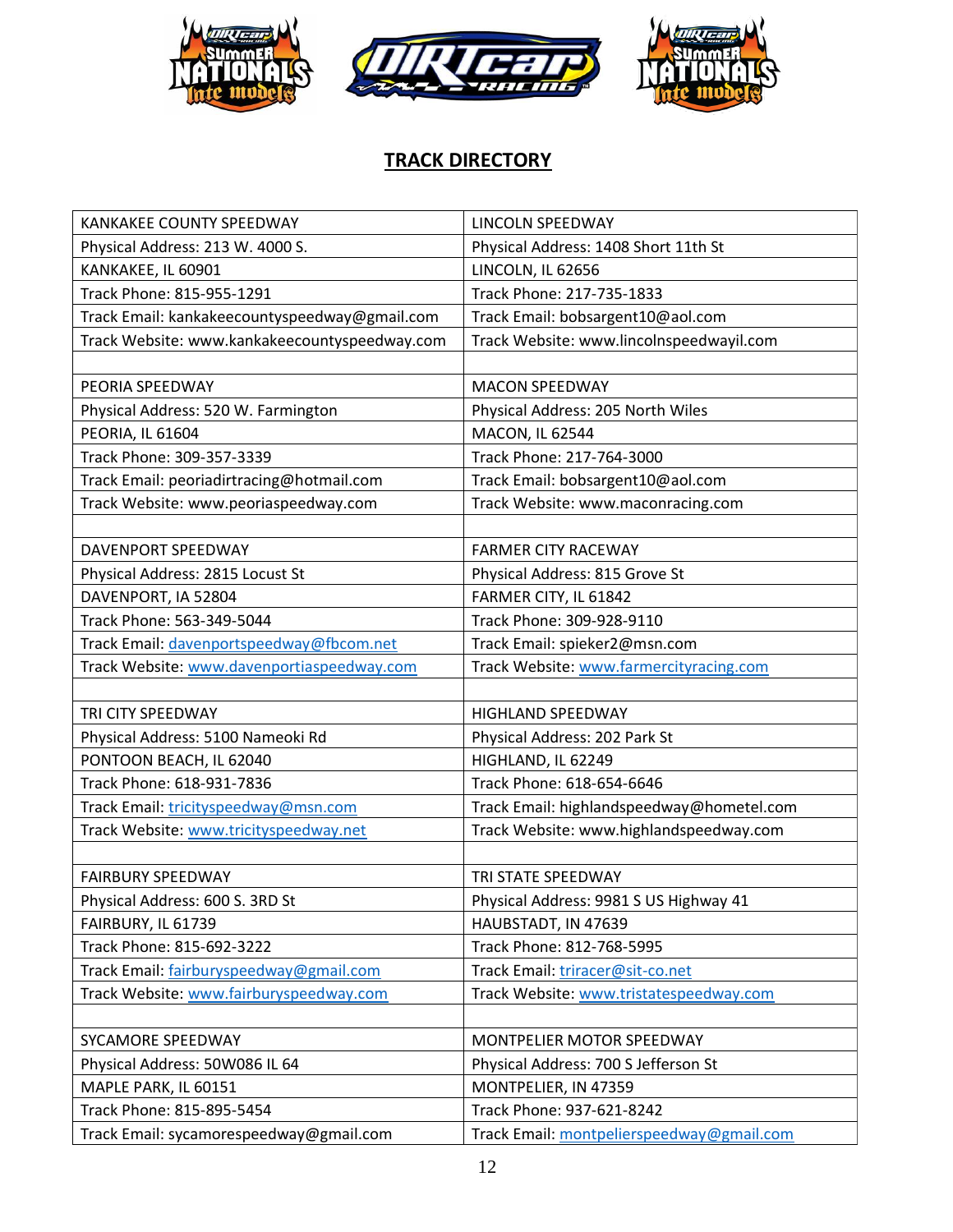

| Track Website: www.sycamorespeedway.com         | Track Website: www.racemontpelier.com            |
|-------------------------------------------------|--------------------------------------------------|
|                                                 |                                                  |
| SPRINGFIELD RACEWAY                             | SHADYHILL SPEEDWAY                               |
| Physical Address: 2110 N Farm Rd 123            | Physical Address: 10554 W County Rd 300 N        |
| SPRINGFIELD, MO 65802                           | MEDARYVILLE, IN 47957                            |
| Track Phone: 417-863-0097                       | Track Phone: 219-843-8892                        |
| Track Email: hoffmanracecars@yahoo.com          | Track Email: tammyhunt84@yahoo.com               |
| Track Website: www.springfieldraceway.com       | Track Website: www.shadyhillspeedway.com         |
|                                                 |                                                  |
| ADAMS COUNTY (IL) SPEEDWAY                      | <b>I-96 SPEEDWAY</b>                             |
| Physical Address: 8000 Broadway Street          | Physical Address: 3823 Portland Rd               |
| QUINCY, IL 62305                                | LAKE ODESSA, MI 48849                            |
| Track Phone: 217-617-7367                       | Track Phone: 616-642-0555                        |
| Track Email: jtracingllc@gmail.com              | Track Email: jdice1977@gmail.com                 |
| Track Website: www.adamscountyilspeedway.com    | Track Website: www.i96speedway.com               |
|                                                 |                                                  |
| SPOON RIVER SPEEDWAY                            | <b>OAKSHADE RACEWAY</b>                          |
| Physical Address: 15774-16646 N. Speedway Rd    | Physical Address: 12985 Co. Rd 14-2              |
| CANTON, IL 61542                                | WAUSEON, OH 43567                                |
| Track Phone: 309-668-2622                       | Track Phone: 419-337-6850                        |
| Track Email: bottomline11@aol.com               | Track Email: oakshaderaceway.christina@gmail.com |
| Track Website: www.spoonriverspeedway.com       | Track Website: www.oakshaderaceway.com           |
|                                                 |                                                  |
| FEDERATED AUTO PARTS I55 RACEWAY                | WAYNE COUNTY SPEEDWAY                            |
| Physical Address: 1540 Herky-Horine Rd          | Physical Address: 1083 CR-84                     |
| PEVELY, MO 63070                                | ORRVILLE, OH 44667                               |
| Track Phone: 636-479-3219                       | Track Phone: 330-465-2365                        |
| Track Email: marleri55@sbcglobal.net            | Track Email: kristinu2@gmail.com                 |
| Track Website:www.federatedautopartsraceway.com | Track Website: www.waynecountyspeedway.com       |
|                                                 |                                                  |
| <b>RED HILL RACEWAY</b>                         | THUNDERBIRD SPEEDWAY                             |
| Physical Address: 8545 Sumner Rd                | Physical Address: 350 Riley Thompson Rd          |
| <b>SUMNER, IL 62466</b>                         | MUSKEGON, MI 49445                               |
| Track Phone: 618-200-2215                       | Track Phone: 231-766-3300                        |
| Track Email: jeremysneed@hotmail.com            | Track Email: michaelblackmer62@aol.com           |
| Track Website: www.facebook.com/RedHillRaceway  | Track Website: www.thunderbirdracewaymi.com      |
|                                                 |                                                  |
| <b>BENTON RACEWAY</b>                           | <b>BUTLER MOTOR SPEEDWAY</b>                     |
| Physical Address: 817 County Highway 505        | Physical Address: 1031 Clarendon Rd              |
| Benton, MO 63736                                | QUINCY, MI 49082                                 |
| Track Phone: 573-620-1957                       | Track Phone: 517-542-3627                        |
| Track Email: cc racing@sbcglobal.net            | <b>Track Email:</b>                              |
| Track Website:www.facebook.com/BentonSpeedway   | Track Website: www.butlerspeedway.net            |
|                                                 |                                                  |